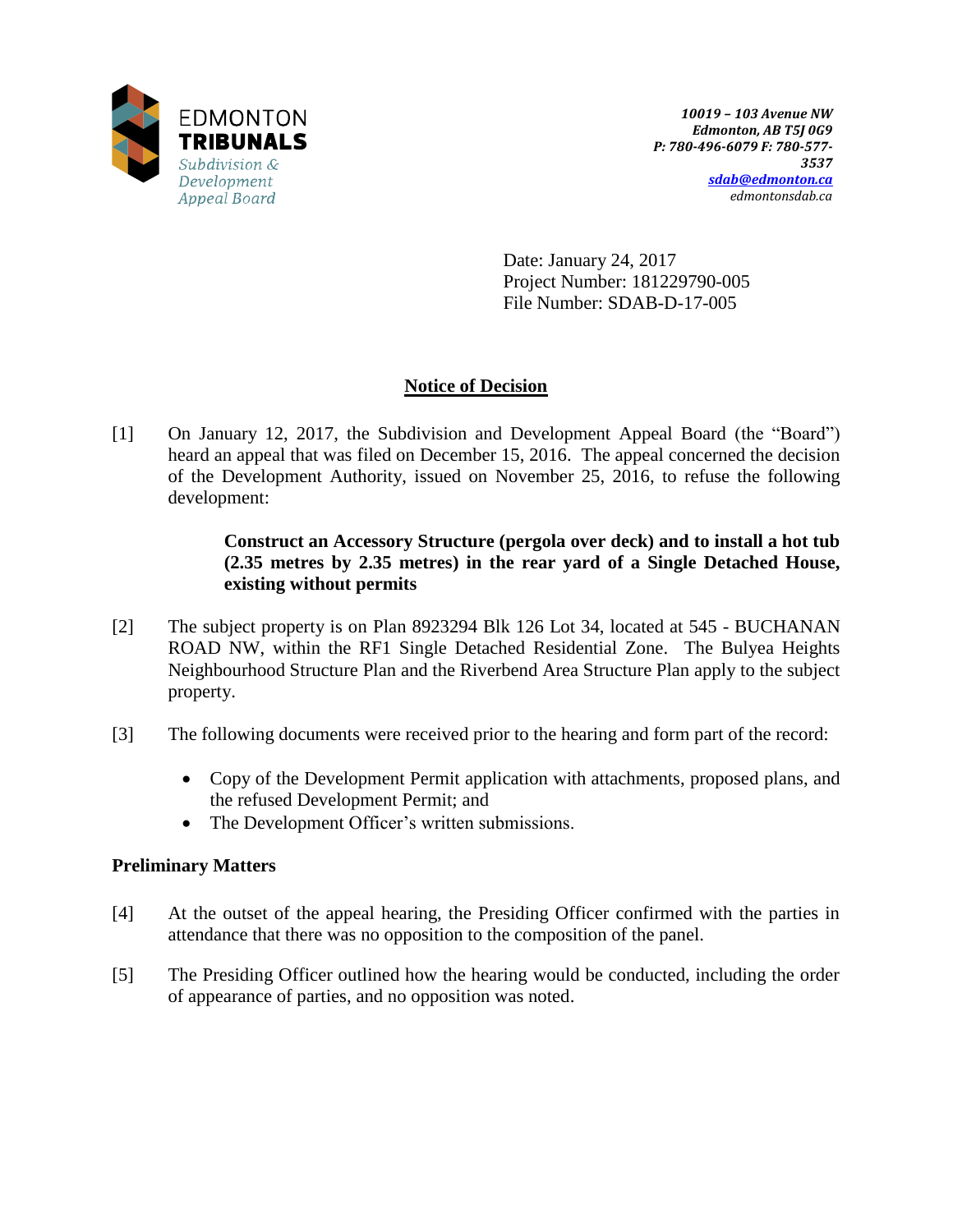[6] Prior to the hearing, the Board raised a jurisdictional issue regarding when the appeal was filed. The Board explained to the Appellant that it is constrained by the 14-day limitation period prescribed by Section 686(1)(a) of the *Municipal Government Act*, R.S.A 2000, c. M-26 ("*Municipal Government Act")*, which states:

> 686(1) A development appeal to a subdivision and development appeal board is commenced by filing a notice of the appeal, containing reasons, with the board within 14 days,

- (a) in the case of an appeal made by a person referred to in section 685(1), after
	- (i) the date on which the person is notified of the order or decision or the issuance of the development permit.
- [7] The Board must therefore determine whether the Appellant filed his appeal within the 14 day limitation period. If the appeal was filed late, the Board has no authority to hear the matter. The Presiding Officer pointed out that the Canada Post confirmation document indicated that the development permit refusal had been received on November 30, 2016 and that the Appellant confirmed in his reasons for appeal that he had received the refusal on November 30, 2016. Accordingly, it appeared that the 14-day appeal period had expired on December 14 but the appeal was not filed until December 15, 2016.

#### **Summary of Hearing on Preliminary Matter**

- *i) Position of the Appellant, Mr. Zapernick, who was accompanied by Ms. Zhao, the property owner*
- [8] Mr. Zapernick is the real estate agent for the previous property owners, who had moved to Vancouver, and he made the Development Permit application on their behalf.
- [9] The pergola and hot tub have been in existence since 2003. The previous property owners did not realize a development permit was required until the property was for sale. The previous property owners assumed the fence was on the property line and built the structure to the fence.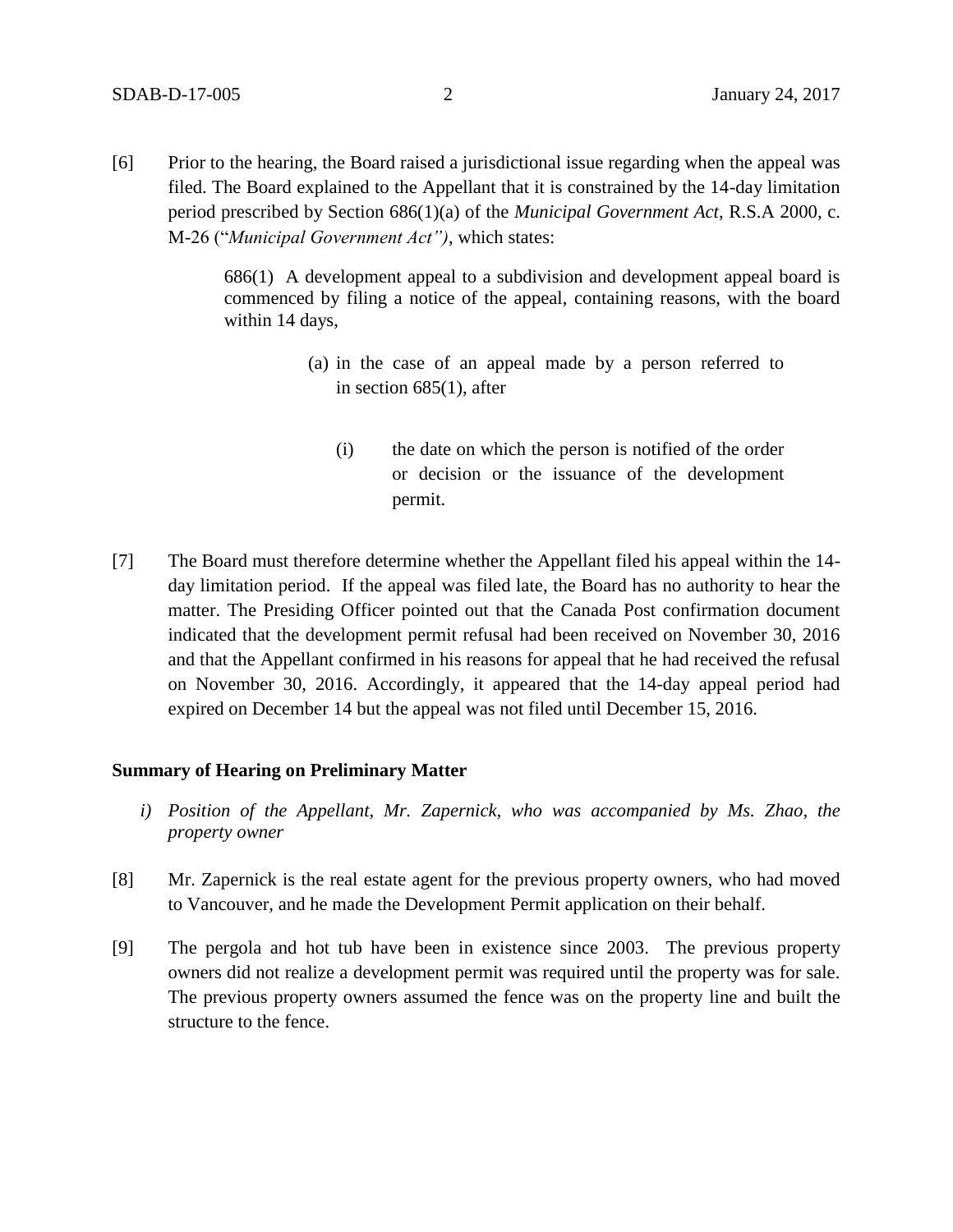- [10] He has had no issues dealing with Sustainable Development, who have been helpful. After he applied for the development permit, the Development Officer suggested that he speak to the neighbours regarding the pergola and hot tub.
- [11] After he received the refused development permit on November 30, 2016, he wanted to speak to the Development Officer for clarification about the refusal.
- [12] He phoned the Development Officer and left a message on December 12, 2016 and his call was returned late in the day on December 14, 2016. He called the Board office immediately after he got off the phone but the office was closed.
- [13] He contacted the Board Office the next day and was informed that the appeal would be filed outside the 14-day notification period. He nonetheless filed his appeal on December 15, 2016.
- [14] The Presiding Officer referred to the reasons for the refusal listed in the notice and asked what clarification was needed.
- [15] Mr. Zapernick indicated that he wanted clarification about the 0.1 metre projection of the deck onto the property to the north and the 0.5 metre Setback for the hot tub. After speaking to the Development Officer, he was informed that the City does not get involved in encroachment issues. However, in his opinion, the City does get involved if part of the refusal is based on the projection onto the property to the north. With regard to the hot tub and pergola, he stated that he received support from the neighbour to the west.
	- *ii) Position of the Development Officer, Mr. McArthur*
- [16] In September Mr. McArthur suggested that Mr. Zapernick speak to the neighbouring property owners to get their support and that September 26, 2016 was the deadline to revise the application and remove the encroachments onto the adjacent property. After that deadline passed, he refused the application.
- [17] He confirmed that Mr. Zapernick left him a voice message on December 12, 2016. He was not able to return the phone call until late in the day on December 14, 2016.
- [18] Mr. McArthur would not be opposed to an extension of the appeal period, but does not believe the Board has the authority to grant extensions.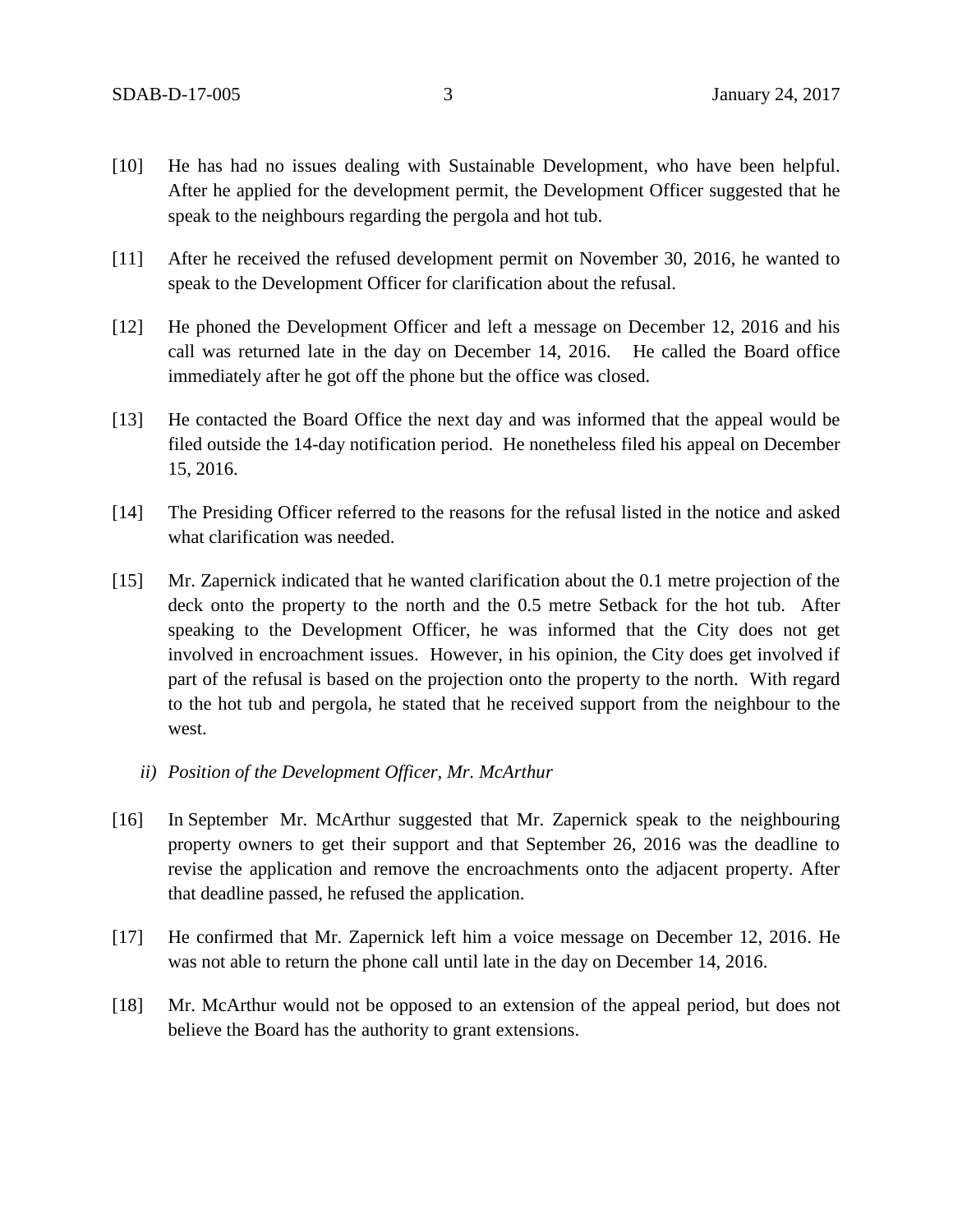- [19] He was asked whether he would have approved the development permit if signatures had been received in support from neighbouring property owners. Mr. McArthur indicated that he could not confirm that but it would have made the justification for granting the required variances easier.
	- *iii) Rebuttal of the Appellant, Mr. Zapernick*
- [20] Mr. Zapernick had nothing to add in rebuttal.

#### **Decision on Preliminary Matter**

[21] The appeal was not filed within the 14-day appeal period mandated by Section 686 of the *Municipal Government Act*. Accordingly, the Board does not have the jurisdiction to hear the appeal.

#### **Reasons for Decision on Preliminary Matter**

- [22] Section  $686(1)(a)(i)$  states that a development appeal to a subdivision and development appeal board is commenced by filing a notice of the appeal, containing reasons, with the board within 14 days, in the case of an appeal made by a person referred to in section 685(1), after the date on which the person is notified of the order or decision or the issuance of the development permit.
- [23] The refused Development Permit was sent by registered mail and received on November 30, 2016 as confirmed by a Canada Post registered mail notification.
- [24] The Appellant confirmed in his reasons for appeal and at the hearing that he received the reasons for refusal on November 30, 2016.
- [25] The Appellant called the Development Officer on December 12, 2016 to ask some questions about the refusal.
- [26] The Development Officer did not return Mr. Zapernick's phone call until late in the day on December 14, 2016. By the time that phone call ended, the Board offices were closed. The Appellant did not file the appeal until December 15, 2016.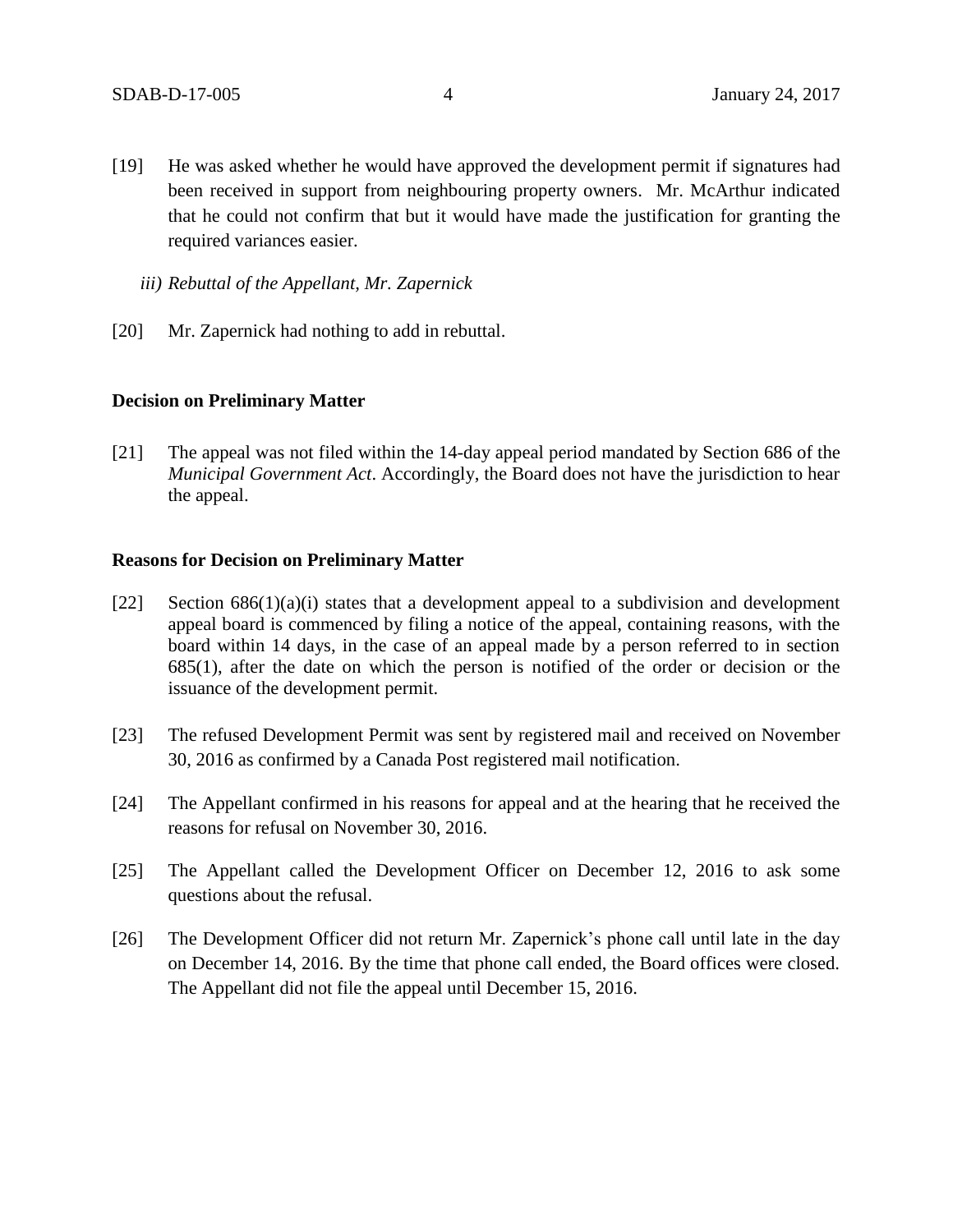- [27] The Board is satisfied that the Development Officer's reasons for refusal, which the Appellant received on November 30, 2016, are clear and unambiguous and that the Appellant had all the information he needed at that time to decide whether he should appeal the decision. Accordingly, the Appellant was properly notified of the decision on November 30 and the appeal period expired on December 14, 2016. The appeal was not filed until December 15.
- [28] The Board finds that the appeal was not filed within the 14-day limitation period and that it does not have the jurisdiction to hear the appeal.

Mr. M. Young, Presiding Officer Subdivision and Development Appeal Board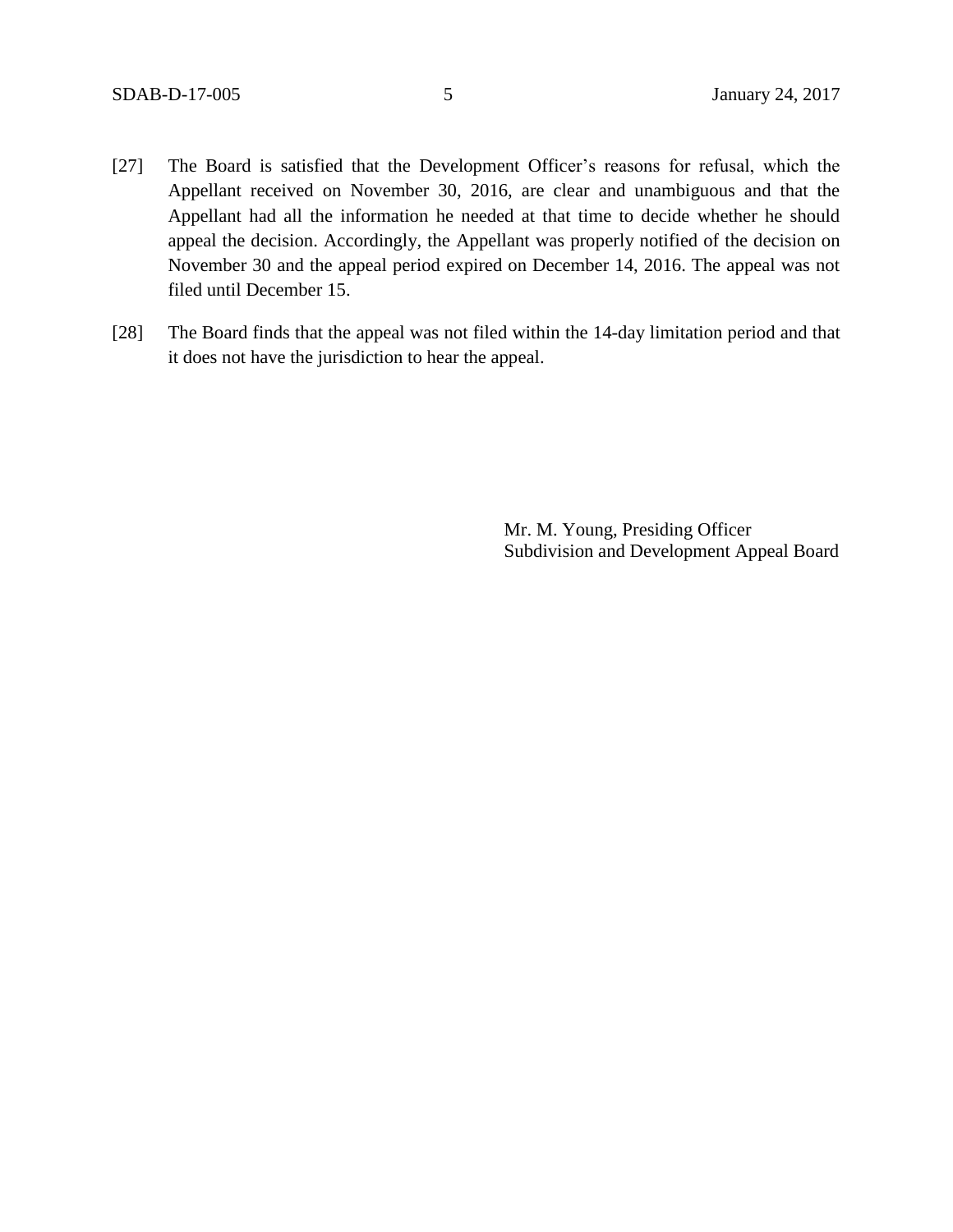## **Important Information for the Applicant/Appellant**

- 1. This decision may be appealed to the Alberta Court of Appeal on a question of law or jurisdiction under Section 688 of the *Municipal Government Act*, RSA 2000, c M-26. If the Subdivision and Development Appeal Board is served with notice of an application for leave to appeal its decision, such notice shall operate to suspend the Development Permit.
- 2. When a decision on a Development Permit application has been rendered by the Subdivision and Development Appeal Board, the enforcement of that decision is carried out by the Sustainable Development Department, located on the 5th Floor, 10250 – 101 Street, Edmonton.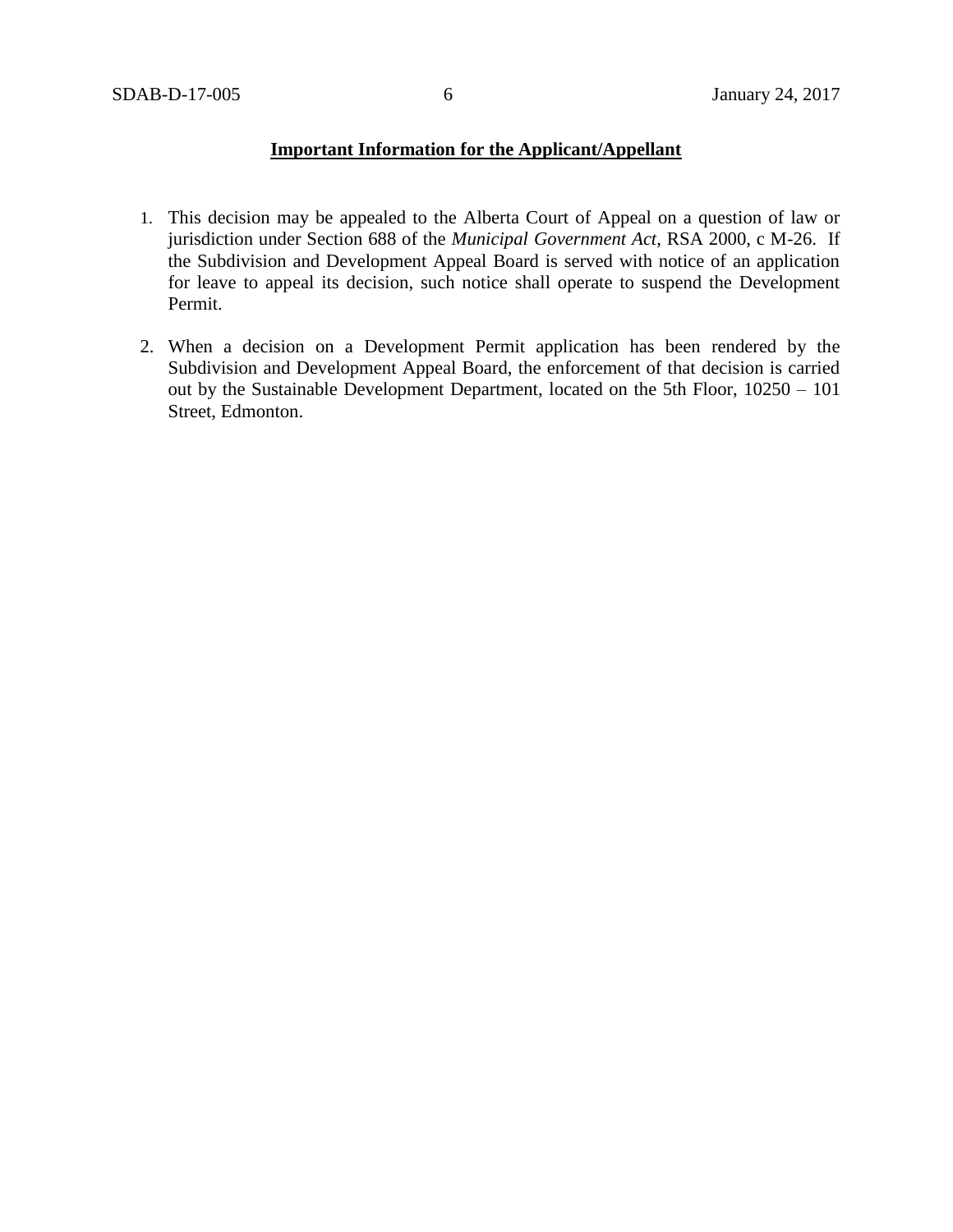

Date: January 24, 2017 Project Number: 229334065-001 File Number: SDAB-D-17-006

## **Notice of Decision**

[1] On January 12, 2017, the Subdivision and Development Appeal Board (the "Board") heard an appeal that was filed on December 18, 2016. The appeal concerned the decision of the Development Authority, issued on December 9, 2016, to refuse the following development:

## **Add a 1 Bedroom Dwelling to an existing 8 Dwelling Apartment Housing**

- [2] The subject property is on Plan 8355AK Blk B Lot 7, located at 10130 121 STREET NW, within the DC1 Direct Development Control Provision. The Oliver Area Redevelopment Plan applies to the subject property.
- [3] The following documents were received prior to the hearing and form part of the record:
	- Copy of the Development Permit application with attachments, proposed plans, and the refused Development Permit; and
	- The Development Officer's written submissions.

## **Preliminary Matters**

- [4] At the outset of the appeal hearing, the Presiding Officer confirmed with the parties in attendance that there was no opposition to the composition of the panel.
- [5] The Presiding Officer outlined how the hearing would be conducted, including the order of appearance of parties, and no opposition was noted.
- [6] The appeal was filed on time, in accordance with Section 686 of the *Municipal Government Act*, R.S.A 2000, c. M-26 (the "*Municipal Government Act*").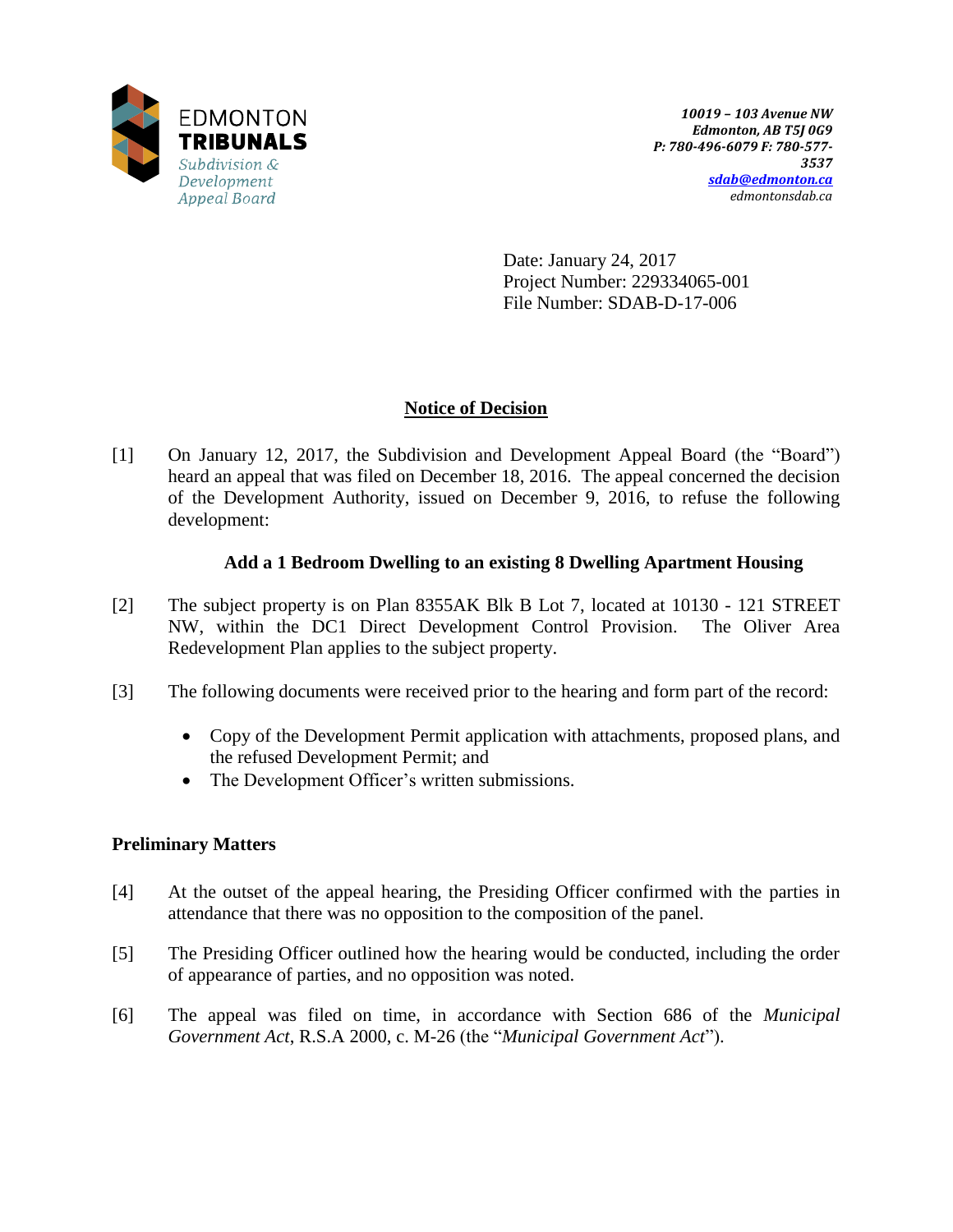[7] The Presiding Officer explained to the parties that this site is zoned DC1 Direct Development Control Provision. The Board's authority is limited under Section 641(4)(b) of the *Municipal Government Act*, which states:

> 641(4) Despite Section 685, if a decision with respect to a development permit application in respect of a direct control district

…

(b) is made by a development authority, the appeal is limited to whether the development authority followed the directions of council, and if the subdivision and development appeal board finds that the development authority did not follow the directions it may, in accordance with the directions, substitute its decision for the development authority's decision.

Accordingly, the Board needs to hear submissions with regards to how the Development Officer did or did not follow the directions of Council.

#### **Summary of Hearing**

- *i) Position of the Appellant, Ms. Gray, representing Ayre & Oxford*
- [8] Ms. Gray is speaking on behalf of property owner who lives in Vancouver. The property was purchased in March 2016.
- [9] The building has nine occupied units. The ninth apartment does not have a development permit. They want to legalize the ninth apartment so they can pay taxes and contribute to the City of Edmonton. The new property owner would like to buy more properties in Edmonton.
- [10] The ninth apartment meets all the fire codes and was approved by the Fire Department.
- [11] The ninth apartment was an old storage room that was converted to a 350 square foot suite and has been occupied for over five years prior to the building being acquired by the new property owners.
- [12] The ninth apartment is inexpensive and is appropriate for students and professionals working downtown.
- [13] The Appellant is asking for the ninth apartment to be grandfathered in so it can be legalized. The ninth apartment has a value of \$100,000.
- [14] In response to questions from the Board, Ms. Gray stated that she does not believe the ninth apartment has been assessed or that taxes have been paid on it.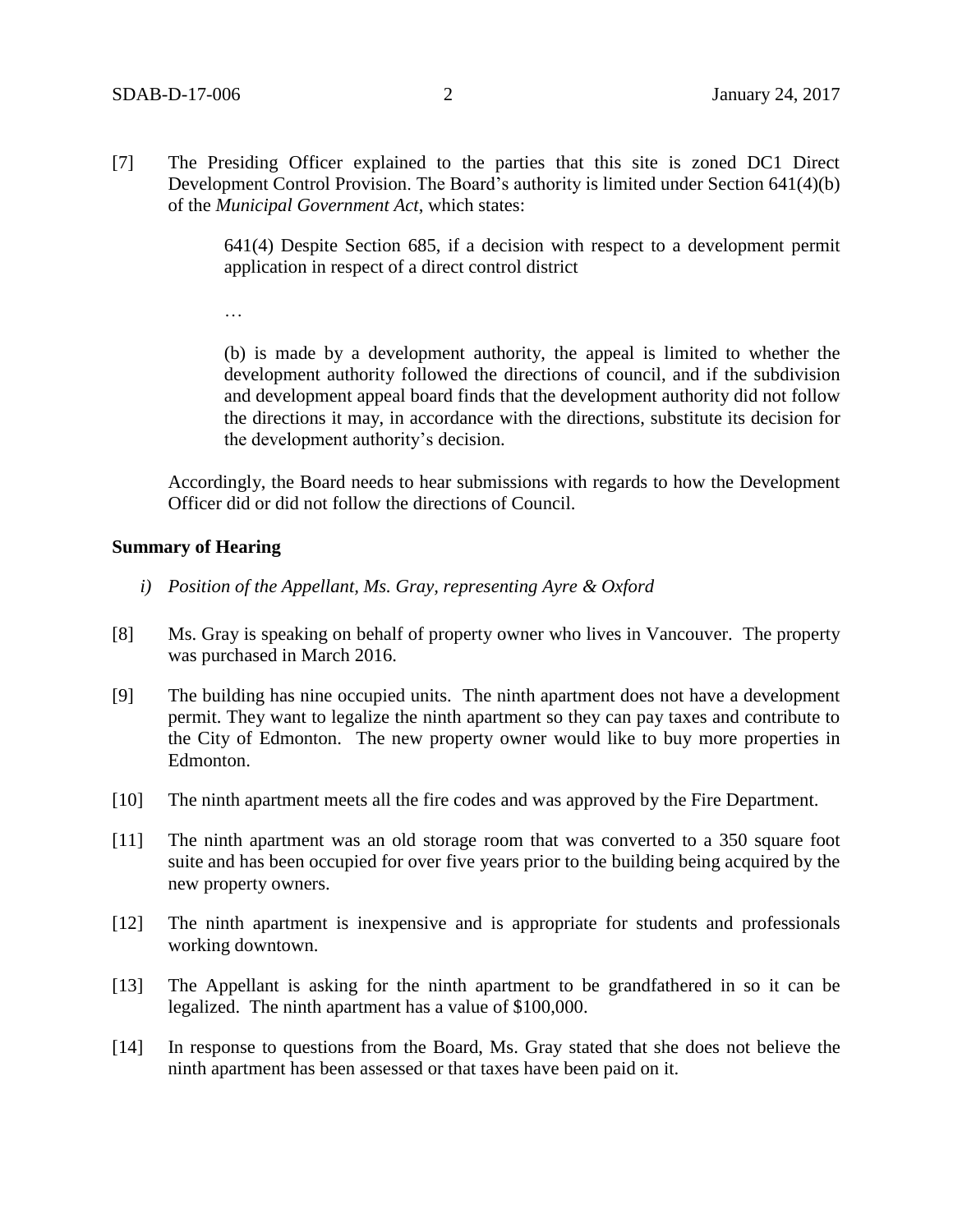- [15] She stated that the storage unit had two walls added to separate the bedroom and living space. It has a full bathroom and bedroom and the appropriate window to comply with fire codes. The ninth apartment was missing a kitchen space; however, a small kitchen was added. The structural walls were not moved. She stated that large storage spaces are often made into smaller apartments.
- [16] She could not confirm when the ninth apartment was converted but believes there were three different tenants living there before the building was purchased by the new owner.
- [17] She was asked to comment on whether the Development Officer followed the directions of Council and if allowing the creation of an additional Dwelling in the building was Council's intention. Ms. Gray stated that she is not familiar enough with the DC1 Direct Development Control Provision. She understood that there were to be no new apartment developments within this portion of the Oliver area. She reiterated that they do not want to create or build anything; they just want a permit for what is already there. The ninth apartment will not affect parking. In her opinion, the Development Officer probably followed the directions of Council.
	- *ii) Position of the Development Officer, Mr. Angeles*
- [18] Mr. Angeles did not have a presentation but was in attendance to answer questions from the Board.
- [19] The Presiding Officer asked the Development Officer to comment on Section 643(3) of the *Municipal Government Act* which states that a non-conforming use of part of a building may be extended throughout the building but the building, whether or not it is a non-conforming building, may not be enlarged or added to and no structural alterations may be made to it or in it. Specifically, he was asked if he had the authority to approve extending the non-conforming Apartment Housing use to the ninth apartment notwithstanding the fact that Apartment Housing is no longer a listed use in the DC1.
- [20] Mr. Angeles confirmed that there is an approved Development Permit for an eight Dwelling Apartment Housing. Apartment Housing is no longer a listed use in the DC1. The issue here is that adding another Dwelling to the existing eight Dwelling Apartment House increases the intensity of the use. If the development involved expanding one of the original eight Dwellings, he would have applied Section 643(3) of the *Municipal Government Act* and allowed it. However, because the proposed development involves the creation of a whole new Dwelling, he felt that he could not allow this because Apartment Housing is not a listed use in the DC1.
- [21] He confirmed that the existing Development Permit specifies that the approved development is an eight dwelling Apartment Housing use.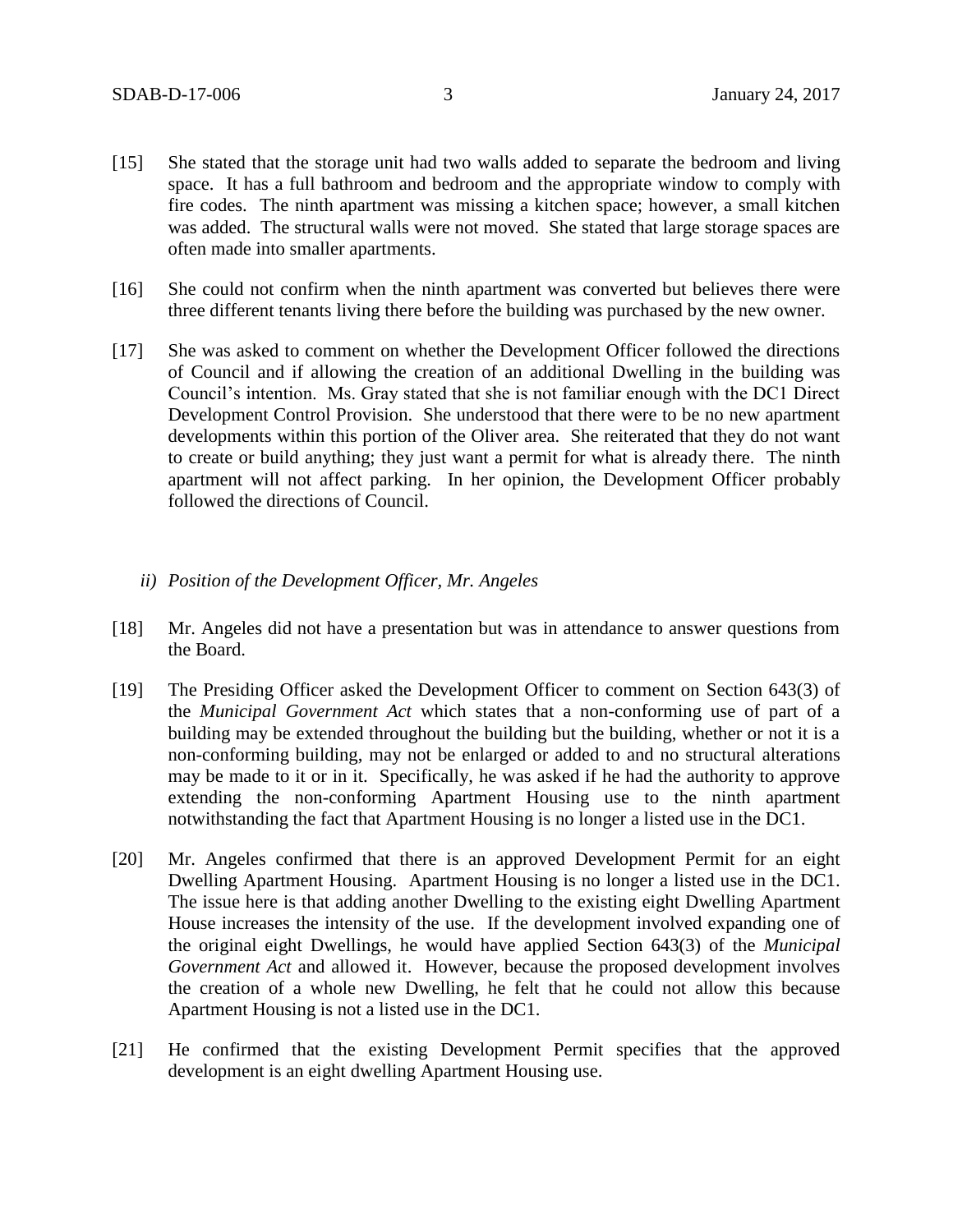- [22] Mr. Angeles confirmed there have been no complaints regarding the existing building, the ninth apartment or parking. However, since Apartment Housing is not a listed use, he is bound by the regulations of the DC1 and cannot approve the proposed development.
- [23] He stated that, even if Apartment Housing were a listed use, the Density, parking, and Floor Area Ratio would increase by adding the ninth apartment. Because he does not have the authority to vary Density, he would still have denied the application.
- [24] Regarding the reference in Section 643(3) to structural alterations, he stated that his opinion is that it has to be a change to a load bearing wall to be a structural alteration.

#### *iii) Rebuttal of the Appellant, Ms. Gray*

- [25] In her opinion, the ninth apartment is a change in space and not a new development. The space was changed from a storage room to a small suite.
- [26] The ninth apartment is not advertised with a parking space and parking is not an issue.
- [27] The storage space was previously a bachelor suite with only one wall separating the sleeping area from the living space. They added walls to create a separate bedroom. The plumbing and wiring have not been changed.
- [28] She is not aware of any development permits for the ninth apartment.
- [29] The bachelor suite existed prior to the new owners purchasing the property in March 2016. She reiterated that the owners only want to get an approved permit for the ninth apartment, they do not want to change it in any way.

#### **Decision**

[30] The appeal is DENIED and the decision of the Development Authority is CONFIRMED. The development is REFUSED.

#### **Reasons for Decision**

[31] A development permit was issued for the existing eight Dwelling Apartment Housing in 1957. The *Edmonton Zoning Bylaw* was subsequently amended and now the Apartment Housing is located in the DC1 Direct Development Control Provision (Area 1) (the "DC1") of the Oliver Area Redevelopment Plan. The DC1 was last amended on April 4, 2016.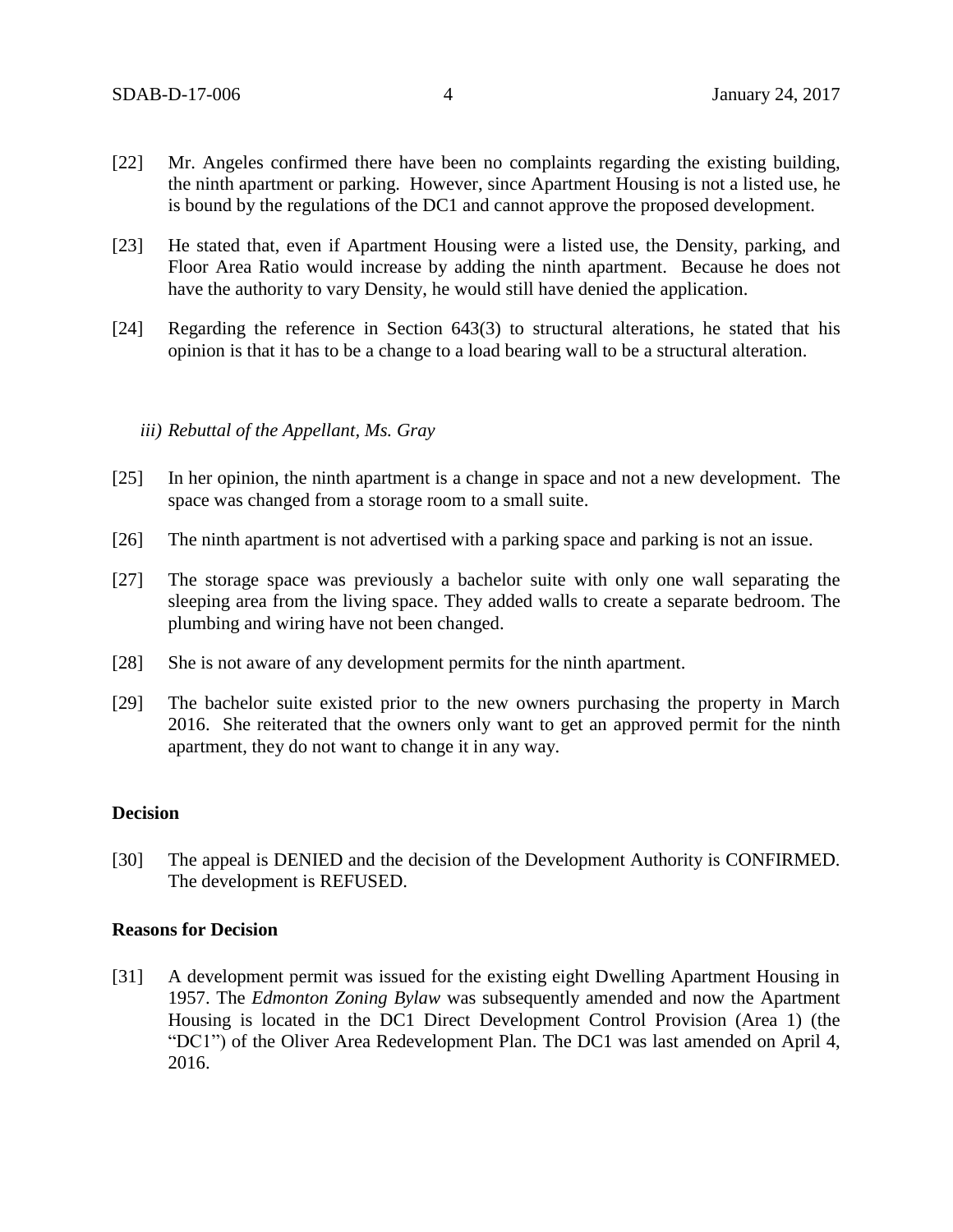- [32] At some time after the development permit was issued, a storage room in the Apartment Housing was converted into first, a bachelor suite, and later into a one bedroom apartment. These conversions were done without development permits.
- [33] The new owner of the Apartment Housing is applying for a development permit for this additional apartment (the "ninth apartment")
- [34] The DC1 does not include Apartment Housing as a listed Use.
- [35] Section 641(4)(b) of the *Municipal Government Act* states that despite section 685, if a decision with respect to a development permit application in respect of a direct control district is made by a development authority, the appeal is limited to whether the development authority followed the directions of council, and if the subdivision and development appeal board finds that the development authority did not follow the directions it may, in accordance with the directions, substitute its decision for the development authority's decision.
- [36] Accordingly, the Board cannot vary the decision of the Development Officer unless it concludes that the Development Officer failed to follow the directions of Council. To determine what the directions of Council are, the Board must look to, among other things, the provisions of the DC1.
- [37] The Development Officer refused to issue a development permit for the ninth apartment because he was of the view that the ninth apartment would be new Apartment Housing in the DC1 and this would not conform to the uses prescribed in the DC1.
- [38] Section 15.2(2) of the DC1 states that the rationale for Area 1 is to provide for a mixed use area that encourages the retention of existing older residential structures by providing opportunity for the conversion of these older structures to small scale, low impact commercial uses. Accordingly, the Board concludes that Council's intention was that existing residential structures in Area 1 would be converted over time to small scale commercial uses.
- [39] Further, Section 15.2(3) of the DC1 lists the uses prescribed for Area 1 and Apartment Housing is not one of the listed uses. The Board notes that for Area 5 of the DC1, Apartment Housing *is* a listed use. From this, the Board concludes that in Area 1, where the proposed development is located, Council intended that there should be no new Apartment Housing developed.
- [40] Section 616(b)(iv) of the *Municipal Government Act* defines "development" as including a change in the intensity of use of land or a building…that results in or is likely to result in a change in the intensity of use of the land or building.
- [41] The Board finds that the proposed ninth apartment would be new Apartment Housing development in the DC1 and that the Development Officer did follow the directions of Council by refusing to grant the development permit.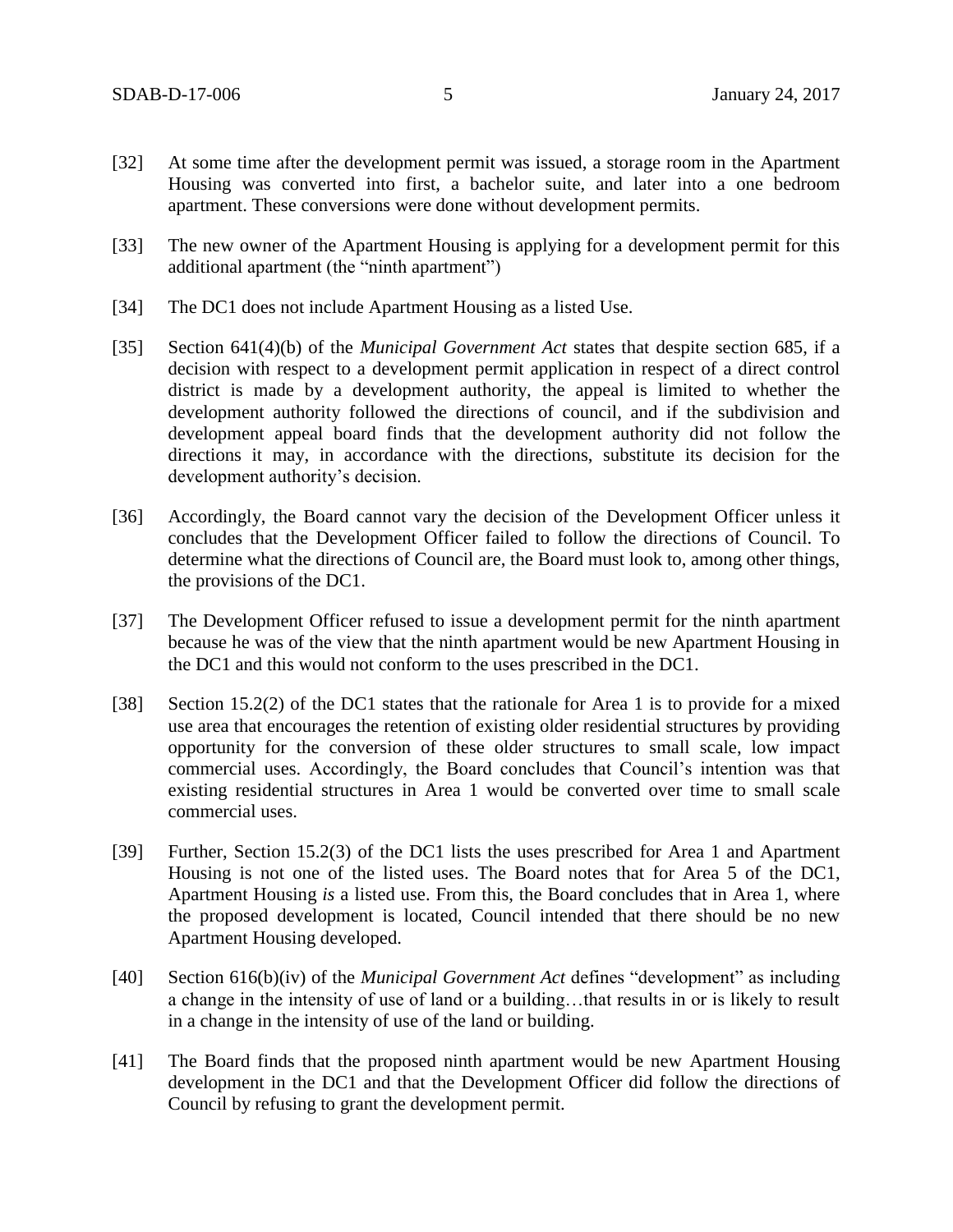…

…

[42] The Board is also of the view that the Development Authority does not have the legal authority to approve development that does not conform with the use prescribed for that land in the *Edmonton Zoning Bylaw*. Section 640(6)(b) of the *Municipal Government Act* states:

> 640(6) A land use bylaw may authorize a development authority to decide on an application for a development permit even though the proposed development does not comply with the land use bylaw or is a non-conforming building if, in the opinion of the development authority,

> (b) the proposed development conforms with the use prescribed for that land or building in the land use bylaw.

- [43] This Board operates under similar constraints with respect to approving uses that do not conform with the use prescribed in the *Edmonton Zoning Bylaw* (Section 687(3)(d)(ii) MGA). Because Apartment Housing is not a listed use in the DC1, neither the Development Authority nor the Board has the authority to allow the development of the proposed ninth apartment.
- [44] The Board considered the application of Section 643 of the *Municipal Government Act* to this situation. It reads in part:

643(1) If a development permit has been issued on or before the day on which a land use bylaw or a land use amendment bylaw comes into force in a municipality and the bylaw would make the development in respect of which the permit was issued a non-conforming use or non-conforming building, the development permit continues in effect in spite of the coming into force of the bylaw.

(3) A non-conforming use of part of a building may be extended throughout the building but the building, whether or not it is a non-conforming building, may not be enlarged or added to and no structural alterations may be made to it or in it.

- [45] According to Section 643(1), the development permit for the original eight Dwelling Apartment Housing continues in effect in spite of the enactment of the DC1 and the decision to not list Apartment Housing as a use allowed in Area 1. Section 643(3) states that a non-conforming use of part of a building may be extended throughout the building providing the building is not enlarged and no structural alterations are made.
- [46] If it is assumed that the interior walls and other alterations that were constructed to create the ninth apartment do not amount to structural alterations, it appears that the ninth apartment is an extension of the non-conforming use of the building throughout the building as provided for in Section 643(3).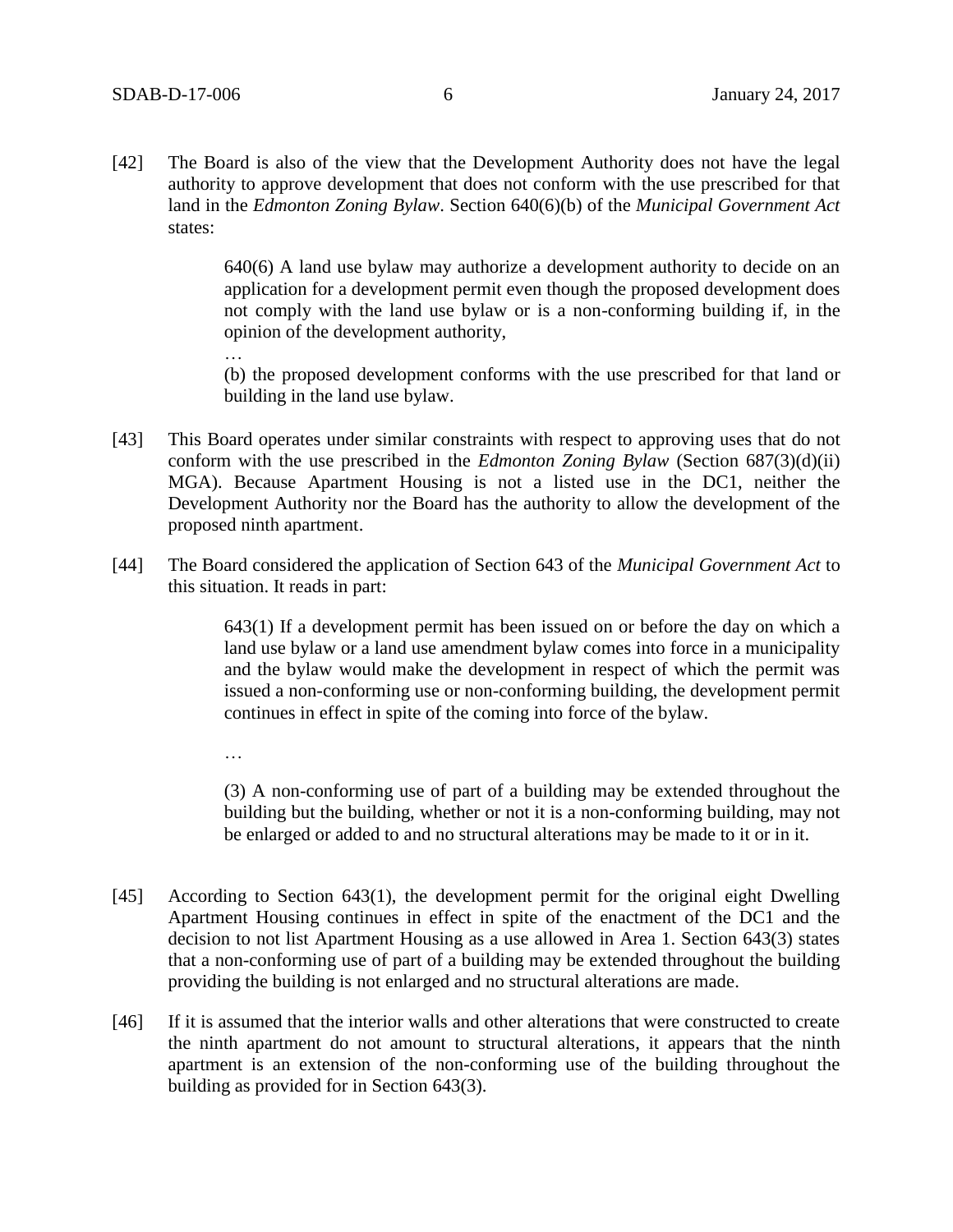- [47] The Development Officer said he considered this section but he concluded that he did not have the power to approve new Apartment Housing in the DC1 because it was not a listed use.
- [48] The Board agrees with this interpretation. Although Section 643(3) appears to allow the extension of a non-conforming use of part of a building throughout the building in certain circumstances, the specific prohibition against allowing development that does not conform with the use prescribed in the land use bylaw contained in Section 640(6)(b) takes precedence over that general section.
- [49] The Board concludes that the Development Officer did follow the directions of Council and that the Board does not have the jurisdiction to interfere with his decision.

Mr. M. Young, Presiding Officer Subdivision and Development Appeal Board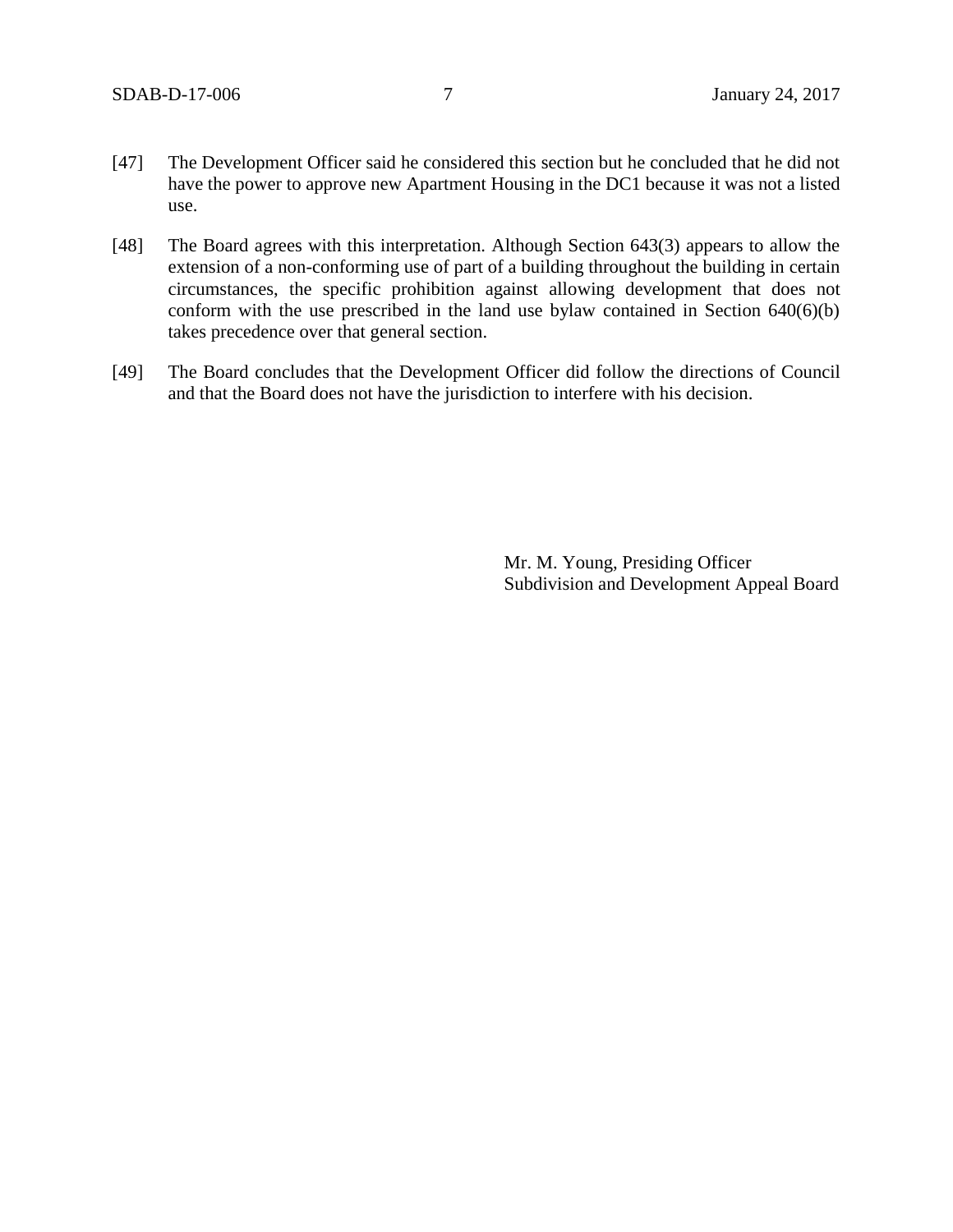## **Important Information for the Applicant/Appellant**

- 1. This decision may be appealed to the Alberta Court of Appeal on a question of law or jurisdiction under Section 688 of the *Municipal Government Act*, RSA 2000, c M-26. If the Subdivision and Development Appeal Board is served with notice of an application for leave to appeal its decision, such notice shall operate to suspend the Development Permit.
- 2. When a decision on a Development Permit application has been rendered by the Subdivision and Development Appeal Board, the enforcement of that decision is carried out by the Sustainable Development Department, located on the 5th Floor, 10250 – 101 Street, Edmonton.